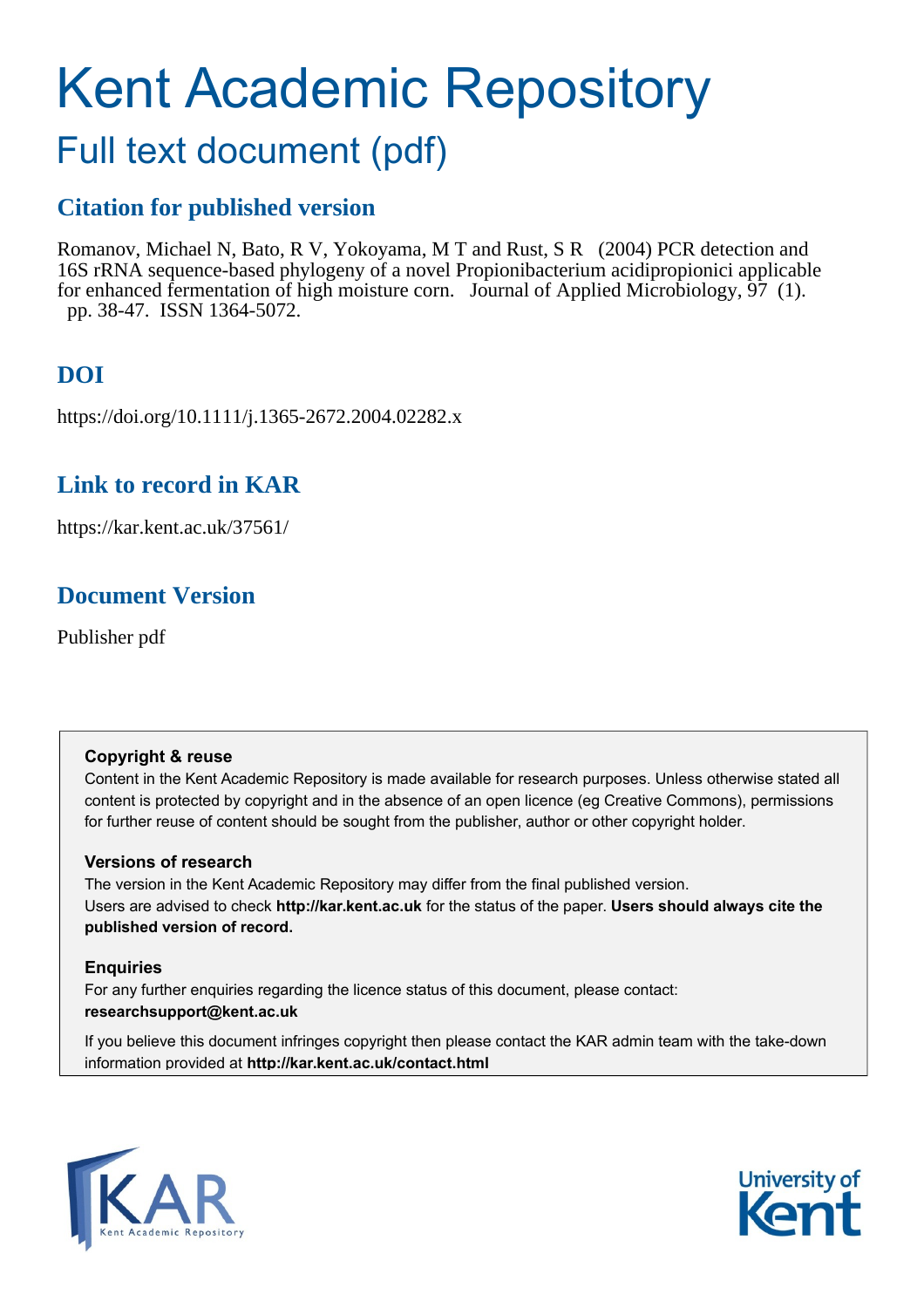## PCR detection and 16S rRNA sequence-based phylogeny of a novel Propionibacterium acidipropionici applicable for enhanced fermentation of high moisture corn

#### M.N. Romanov<sup>1</sup>, R.V. Bato<sup>2</sup>, M.T. Yokoyama<sup>2</sup> and S.R. Rust<sup>2</sup>

1 Department of Microbiology and Molecular Genetics, Biomedical Physical Sciences, Michigan State University, East Lansing, MI, USA, and <sup>2</sup>Department of Animal Science, Anthony Hall, Michigan State University, East Lansing, MI, USA

2003/0689: received 6 August 2003, revised 19 December 2003 and accepted 17 February 2004

#### ABSTRACT

M.N. ROMANOV, R.V. BATO, M.T. YOKOYAMA AND S.R. RUST. 2004.

Aims: The aims of this study were to develop a sensitive and more rapid detection of Propionibacterium acidipropionici DH42 in silage and rumen fluid samples, and to explore its 16S rRNA sequence-based phylogeny. Methods and Results: Nested polymerase chain reaction (PCR) was used with DH42-specific primers dhb1 and dhb2 for the secondary amplification of a 1267-bp fragment of 16S rRNA encoding gene. Using the established protocols for PCR amplification, as low as  $10^2$  and  $10^3$  CFU ml<sup>-1</sup> of strain DH42 in silage extracts and rumen fluid, respectively, were detected. To determine phylogenetic relationships between DH42 and other representatives of Propionibacterineae, a 1529-bp fragment of its 16S rRNA was amplified by PCR and sequenced. The

propionibacterium DH42 formed a cluster with Eubacterium combesii, P. acidipropionici and P. microaerophilus. Conclusions: 16S rRNA-based PCR detection technique was developed for DH42 in silage and rumen fluid samples. The 16S rRNA sequence confirmed the earlier identification of strain DH42 as P. acidipropionici. However, variable nucleotide positions were revealed.

Significance and Impact of the Study: Variability of 16S rRNA sequence within the species P. acidipropionici, determined in this study, poses the need of re-sequencing for some species of the suborder *Propionibacterineae* for a more reliable classification.

Keywords: 16S rRNA sequence, PCR detection, phylogeny, Propionibacterium acidipropionici DH42.

#### INTRODUCTION

A propionibacterium designated DH42, isolated from fermented, high moisture corn, was previously evaluated as a starter culture to enhance bunk stability of high moisture corn (Dawson 1994; Dawson et al. 1998). DH42 was shown to improve bunk stability and significantly reduce the number of yeasts and moulds in the final product (Bato et al. 1999). The organism also demonstrated effectiveness in using as a daily dietary amendment to lessen the effects of

Correspondence to: M.N. Romanov, Department of Microbiology and Molecular Genetics, 2209 Biomedical Physical Sciences, Michigan State University, East Lansing, MI 48824-4320, USA (e-mail: romanoff@msu.edu).

lactic acid accumulation in cattle fed high grain diets (Aviles et al. 1999).

Detection of propionibacteria in the environment is complicated because the media currently being used for their isolation are not sufficiently selective and colonies often appear only after several days of incubation (Thierry and Madec 1995). In addition, many strains of propionibacteria are resistant to lysozyme (Johnson and Cummins 1972), so DNA recovery from a given sample can be limited. PCR techniques have been used to identify and distinguish different propionibacteria species (Riedel et al. 1994, 1998; Rossi et al. 1997, 1999), and to distinguish them from other genera (Dasen et al. 1998; Meile et al. 1999). Rossi et al. (1998, 1999) observed that with forage and soil samples, propionibacteria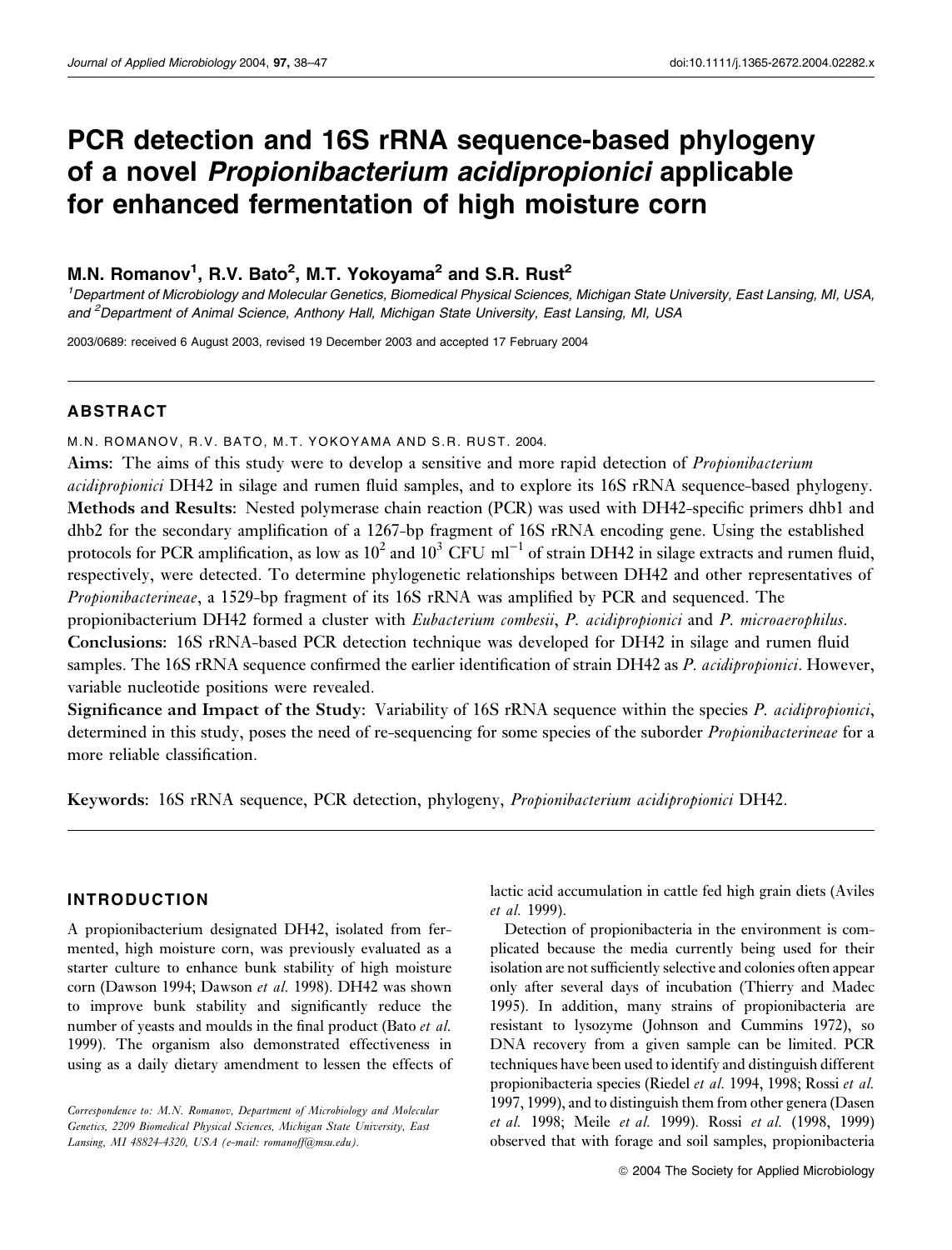numbers lower than  $10^5$  could not be detected and they recommended a double-step amplification or semi-nested amplification to improve sensitivity. Nested PCR can eliminate unwanted amplification products while at the same time dramatically increasing sensitivity (Mullis and Faloona 1987; Porter-Jordan et al. 1990; Zhang and Ehrlich 1994).

With the potential commercial application of strain DH42 as a bioinoculant for enhanced fermentation of high moisture corn, a method of detection and monitoring is needed to evaluate its persistence and efficacy. This study was conducted to develop a sensitive and more rapid detection of DH42 in silage and rumen fluid samples, and to explore its 16S rRNA sequence-based phylogeny relative to other propionibacteria representatives.

#### MATERIALS AND METHODS

#### Bacterial strains and culture conditions

A total of 16 strains including DH42, eight propionibacteria, two lactobacilli and five other bacterial strains were used in this study (Table 1). Propionibacteria and Eu. combesii were cultured using Reinforced Clostridial Medium (Oxoid, Unipath Ltd., Basingstoke, UK) under  $CO<sub>2</sub>$  atmosphere and incubated at 30°C. The lactobacilli strains were cultured in Lactobacilli MRS broth (Difco, Detroit, MI, USA) and

incubated at 37°C. For propionibacteria strains, culture purity was initially checked by plating the cultures in Purple Broth Base (Difco) agar supplemented with  $1\%$  (w/v) i-erythritol (Sigma, St Louis, MO, USA). Some propionibacteria have the ability to ferment erythritol (Hetinga and Reinbold 1972) and colonies are pigmented yellow in colour. Rogosa SL agar (Difco) was used to check the lactobacilli strains.

#### Silage and rumen fluid sampling and inoculation

Corn silage was collected from the Michigan State University (MSU) Beef Cattle Teaching and Research Center. Equal amounts (w/v) of silage (250 g) and  $0.9\%$  (w/v) sterile saline solution (250 ml) were mixed for  $ca$  10 min using a Stomacher (Tekmar, Cincinnati, OH, USA). The mixture was filtered using four layers of cheesecloth. The recovered homogenate was measured into five 50-ml centrifuge tubes. Each tube was artificially inoculated with DH42 culture at the levels of  $10^2$ ,  $10^3$ ,  $10^4$ , and  $10^5$  CFU ml<sup>-1</sup> silage extract. One tube was kept uninoculated. The silage homogenates were kept in ice until DNA extraction was performed.

Rumen fluid samples were collected from ruminally fistulated cows fed a high concentrate diet at the MSU Dairy Cattle Research Center. Rumen fluid was strained using four layers of cheesecloth. Homogenate samples were

| Organism                                    | Source and designation                                     |
|---------------------------------------------|------------------------------------------------------------|
| DH42                                        | ATCC* 55737; DH-42                                         |
| P. acidipropionici                          | ATCC 25562; VPI 0399 [14X]                                 |
| P. freudenreichii subsp. shermanii CDC 3094 | Laboratory stock                                           |
| P. pentosaceum P11                          | Laboratory stock                                           |
| P. freudenreichii subsp. shermanii P92      | Laboratory stock                                           |
| P. freudenreichii subsp. shermanii          | ATCC 13673; 33 [VPI 0409]                                  |
| P. freudenreichii subsp. freudenreichii     | ATCC 6207; [Hitchner No. 33; VPI 394]                      |
| P. thoenii P15                              | Laboratory stock                                           |
| <i>Propionibacterium</i> sp. P42            | Laporte Biochemical International, Milwaukee,<br>IN, USA   |
| Lactobacillus sakei                         | ATCC 15521; T.S [K. Kitahara 37]                           |
| L. delbrueckii subsp. lactis                | ATCC 7830; 313 [BUCSAV 244; NCDO 302;<br><b>NCIB 81181</b> |
| Weissella confusa                           | ATCC 27646; NCIB 4037 [NCDO 233;<br><b>NCTC4037</b>        |
| <b>Bacillus</b> subtilis                    | Laboratory stock                                           |
| <i>Bacillus</i> sp.                         | Laboratory stock                                           |
| <b>B.</b> subtilis                          | ATCC 6633; NRS 231 [BUCSAV                                 |
|                                             | 425; Boots 218; CCM 1999; CIP                              |
|                                             | 52.62; DSM 347; IAM 1069; JCM 2499;                        |
|                                             | NCIB 8054; NCTC 10400;                                     |
|                                             | NCTC 6752; PCI 219; WHO 9]                                 |
| Eu. combesii                                | ATCC 25545; VPI 0136 [A13D]                                |

\*American Type Culture Collection (http://www.atcc.org/home.cfm).

Table 1 Bacterial cultures used in the study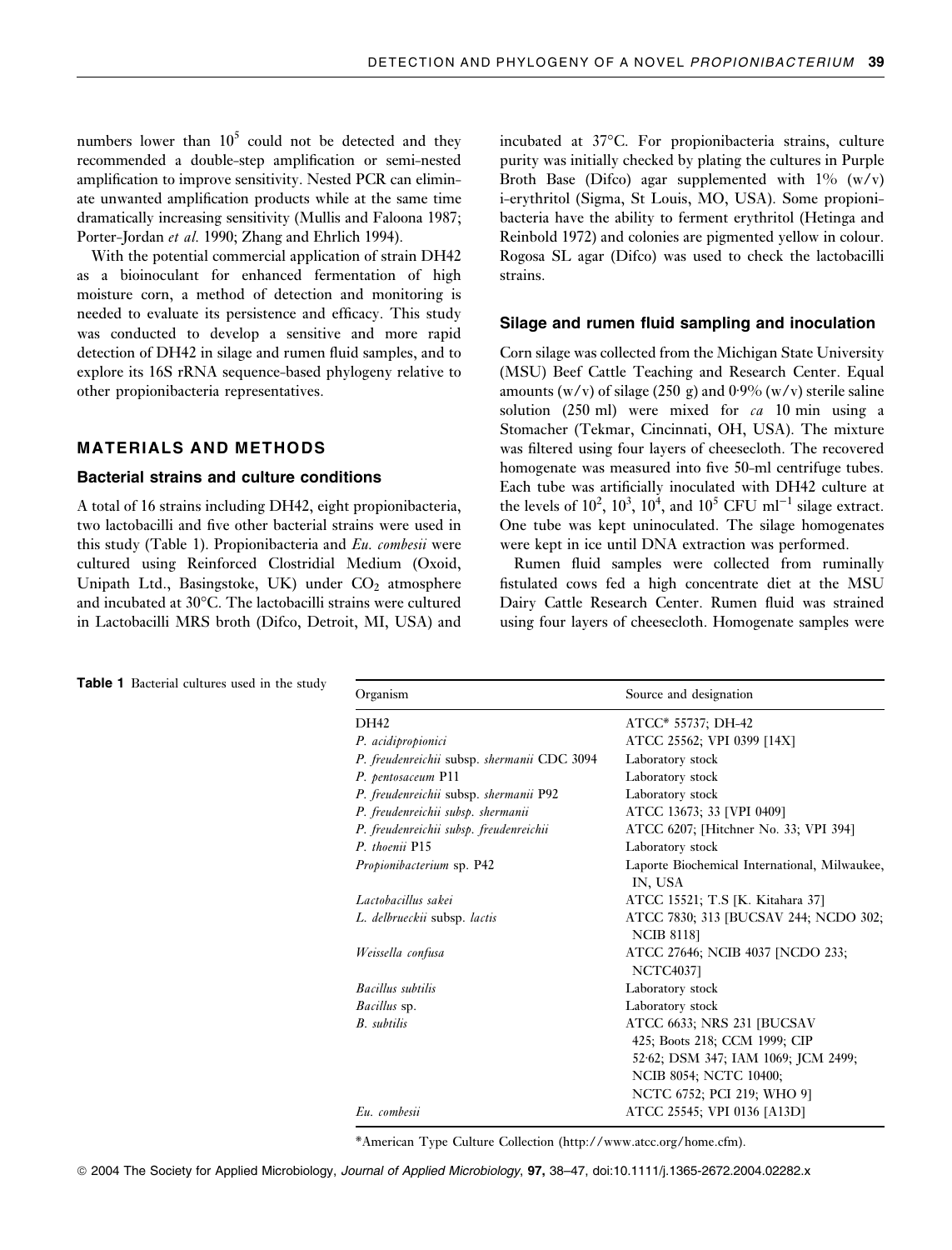placed into 50-ml centrifuge tubes. Each tube was inoculated with DH42 as described above for the silage samples and one tube was kept uninoculated. The samples were kept in ice until DNA extraction was performed. Aliquots of the corn silage and rumen fluid samples were frozen  $(-20^{\circ}C)$ .

#### DNA extraction

DNA was extracted from pure bacterial cultures and from corn silage and rumen fluid samples using UltraClean<sup>TM</sup> Soil DNA Isolation Kit (Mo Bio Laboratories Inc., Solana Beach, CA, USA). Approximately 100  $\mu$ l of sample was used for extraction. With the pure bacterial cultures,  $ca$  0.5 ml cultures incubated overnight were used in DNA extraction. DNA extracts were stored at  $-20^{\circ}$ C until use.

DNA was quantified using a Beckman DU-600 spectrophotometer (Beckman Coulter Inc., Fullerton, CA, USA) as described by Maniatis et al. (1982). DNA integrity and verification of spectrophotometric determination was checked by gel electrophoresis in a  $0.8\%$  (w/v) agarose TAE (40 mM  $l^{-1}$  Tris-acetate, 1 mM  $l^{-1}$  EDTA, pH 8.2) gel containing  $0.5 \mu g$  ml<sup>-1</sup> ethidium bromide. Approximately 8  $\mu$ l of DNA from each extract was mixed with 2  $\mu$ l loading dye and electrophoresed at *ca* 80 V for *ca* 2–3 h.

#### Primer design and synthesis

Primers dhb1 and dhb2 (Tables 2 and 3) were designed using the ARB program (Strunk and Ludwig 1996) from the alignment of the 16S rRNA of DH42 (accession number AY360222) with other sequences in the program's database (as of July 1999). Regions apparently unique to DH42 were selected and primers complementary to these regions were designed. The universal primers bak11 and bak4 (Dasen et al. 1998) corresponding to E. coli 16S rRNA positions 8–25 and 1522–1540, respectively, were also used (Table 3). The relative position of four primers is shown on Fig. 1. Primers were synthesized by the MSU Macromolecular Structure Facility and stored at  $-20^{\circ}$ C until use.

#### PCR and its optimization

Nested PCR reaction was performed as described by Herman et al. (1995) and Rossi et al. (1999). Initially, the first round of PCR was performed in a  $50-\mu l$  reaction mixture containing  $5 \mu l$  of 10X PCR buffer (Gibco BRL, Gaithersburg, MD, USA), 2.0  $\mu$ l of 50 mm l<sup>-1</sup> MgCl<sub>2</sub> (Gibco BRL), 1  $\mu$ l of 1.25 mM  $1^{-1}$  dNTPs mixture (Gibco BRL), 2.5 U of Taq DNA polymerase (Gibco BRL), 20 pmol  $\mu l^{-1}$  of each primer (bak4 and bak11) and 1  $\mu$ l template DNA (100 ng). Distilled water (Gibco BRL) was added to make up a volume of 50  $\mu$ l. PCR was performed using a Perkin Elmer 9600 thermal cycler (Norwalk, CT, USA) as follows: 3 min of denaturation at 94°C, followed by 30 cycles of denaturation at 94°C for 30 s, annealing at 52°C for 30 s and extension at 72°C for 1 min, with a final extension step at 72°C for 10 min. For the second round of PCR performed with primers dhb1 and dhb2 under the above conditions and at desired annealing temperature, an aliquot of the dilution of the primary PCR product was used as template.

In addition, optimum annealing temperature and concentrations of  $Mg^{++}$ , primers, dNTPs and Taq DNA polymerase were determined. The calculated annealing temperature for primers dhb1 and dhb2 (54°C) was used as the starting temperature for the optimization. Different concentrations of  $MgCl<sub>2</sub>$  (0.5, 0.75, 1.0, 1.25 and 1.5 mM  $1^{-1}$ ), primers (7.5, 10 and 20 pmol  $\mu I^{-1}$ ), dNTPs (12.5 and 25  $\mu$ M), and Taq DNA polymerase (2.0 and 2.5 U) were tested. The optimum temperature and concentration were determined which yielded the strongest band staining after u.v. illumination of the gel without the appearance of other bands. The target DNA in the secondary PCR product obtained with primers dhb1 and dhb2 was a 1267-bp band when DH42 was present in the sample.

| <b>Species</b>               | Primer dhb1 $(5' \rightarrow 3')$<br>CCGGATATGAGCTCCTG | Primer dhb2 $(3' \rightarrow 5')$<br>TTGTGCAAGACGCACCC |
|------------------------------|--------------------------------------------------------|--------------------------------------------------------|
| DH42                         | CCGGATATGAGCTCCTG                                      | AACACGTTCTGCGTGGG                                      |
| Eu. combesii                 | CCGNATA.GAGCTTTCA                                      | AACACGTTCTGCGTGGG                                      |
| P. acidipropionici           | CCGGATATNAGCTTTCA                                      | AACACGTNCTGCGTG.G                                      |
| P. thoenii                   | CCGGATATGAGCTCCTG                                      | TTCCC.TNGTG.GGG                                        |
| P. jensenii                  | CCGGATATGAGCTCTNA                                      | NAC.C.TNTTG.G.GGG                                      |
| P. granulosum                | CTGGATATGTGCTCCTG                                      | AACAC.TTTTT.GTGGG                                      |
| P. cyclohexanicum            | <b>CTGGATATGAACTGGGC</b>                               | ATC.CCTTGTG.GGG                                        |
| P. propionicus               | CCGGATAGACATCCTTG                                      | AAC.CTGTGTGGG                                          |
| Actinomyces israelii         | CCGGATAGGAGCTNCTN                                      | NAC.CGTTGTGGG                                          |
| Faecalibacterium prausnitzii | CCGGATAGGAGCTCCTN                                      | NAC.CGTTGTGGG                                          |

Table 2 Alignment of 16S rRNA of propionibacteria and other bacterial species with primers dhb1 and dhb2

Ambiguous or nonmatching positions are bold.

ª 2004 The Society for Applied Microbiology, Journal of Applied Microbiology, 97, 38–47, doi:10.1111/j.1365-2672.2004.02282.x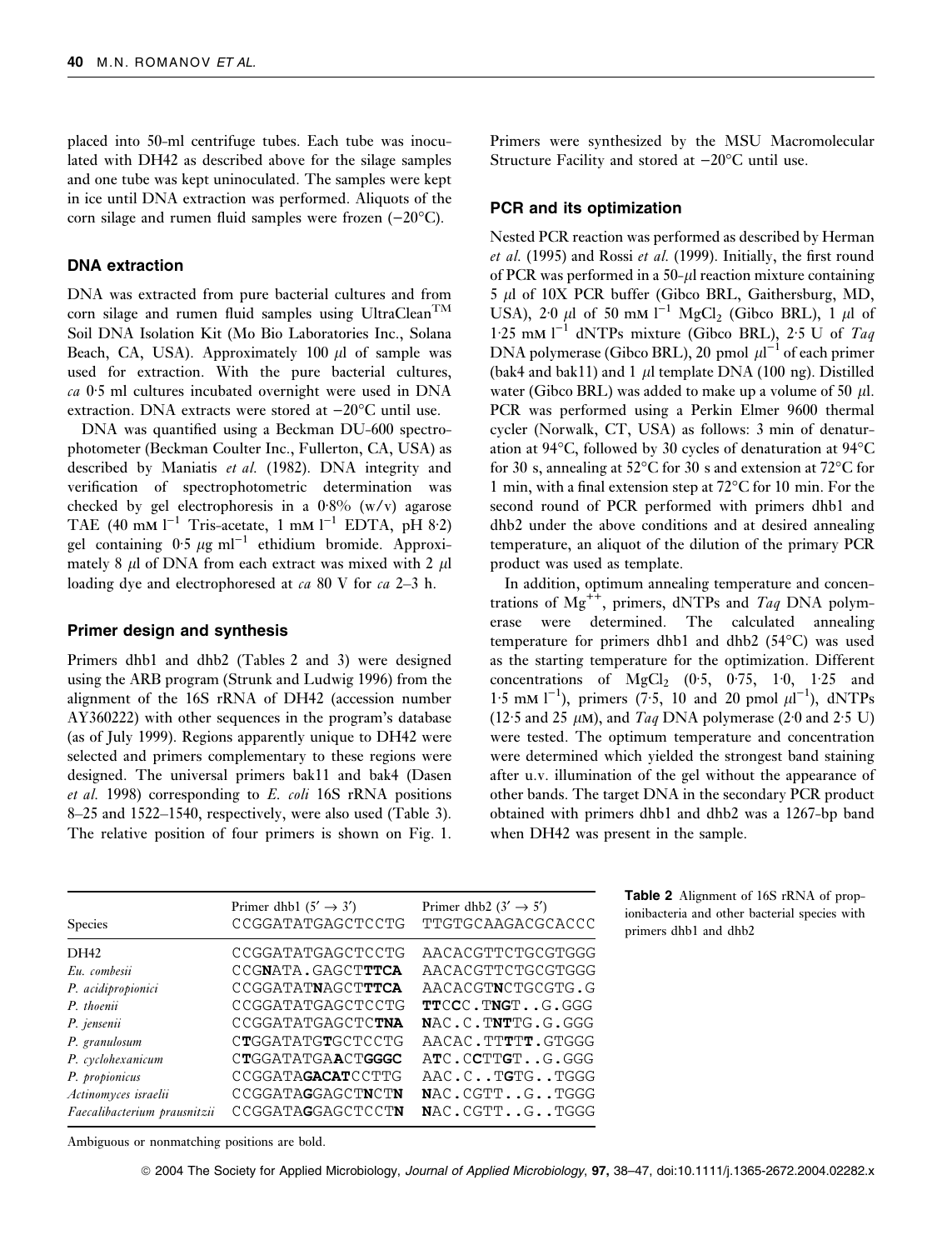|        | Primer Sequence $(5' \rightarrow 3')$ | <i>E. coli</i> position $T_m$ (°C)* |    |
|--------|---------------------------------------|-------------------------------------|----|
| dhb1 - | <b>CCGGATATGAGCTCCTG</b>              | $172 - 188$ F                       | 54 |
| dhh2   | <b>CCCACGCAGAACGTGTT</b>              | 1429–1445R                          | 54 |
| hak11  | AGGAGGTGATCCARCCGCA 8-25 F            |                                     | 50 |
| bak4   | AGTTTGATCMTGGCTCAG 1522-1540 R        |                                     | 58 |

Table 3 Synthetic oligonucleotide sequences, positions and calculated melting temperature  $(T<sub>m</sub>)$ 

\*Calculated based on the formula:  $T_m = 4$  (G + C) + 2 (A + T).

A two-step PCR amplification was also performed to compare it with sensitivity of the nested PCR in detecting the presence of DH42 in rumen fluid samples. The first round of initial two-step PCR was similar to that of nested PCR except for primers (dhb1 and dhb2),  $MgCl<sub>2</sub>$  concentration (1.5 mM  $l^{-1}$ ), and annealing temperature (64°C). Another round of amplification was performed using the same primers and 5  $\mu$ l of the 1 : 10 dilution of the primary PCR products. The annealing temperature was maintained at 64°C but MgCl<sub>2</sub> concentration was reduced to  $1.25$  mM  $l^{-1}$  to allow amplification of the target band in the DH42-inoculated samples.

PCR products were run in  $0.8\%$  (w/v) agarose gel. Approximately 2  $\mu$ l 10X Blue Juice<sup>TM</sup> gel loading buffer (Gibco BRL) was added to  $8 \mu l$  of PCR product and electrophoresed at 80 V for ca 2–3 h. A 1-kbp DNA ladder (Gibco BRL) was used as a marker.

#### Primer specificity evaluation

DNA extracts from pure bacterial cultures and from rumen fluid and corn silage samples were used as templates. Nested and double-step PCR reactions were performed as described above using the optimized conditions for the primers. Specificity was determined by the appearance of the 1267-bp band in the secondary PCR products.

#### 16S rRNA sequencing

Pure culture of strain DH42 was used for 16S rRNA sequencing at Midilabs Inc. (Newark, DE, USA) (deposited in GenBank database under accession number AY360222). A partial sequencing of the 1267-bp fragment amplified with primers dhb1 and dhb2 was also performed in the Molecular Pathogenesis Laboratory (MSU Department of Animal Science). For this purpose, secondary PCR product amplification from rumen fluid sample was verified by gel electrophoresis in a  $0.8\%$  (w/v) agarose gel. The remaining PCR product was then purified using Wizard® PCR Preps DNA Purification System (Promega, Madison, WI, USA). Sequencing was performed by employing ABI PRISM<sup>TM</sup> Dye Terminator Cycle Sequencing Ready Reaction Kit (Perkin Elmer, Applied Biosystems Division, Foster City, CA, USA) with primers dhb1 and dhb2 as the forward and reverse primers, respectively. The ABI 373 Automated Sequencer (Perkin Elmer, Applied Biosystems Division) was used for in-house sequencing.

#### Phylogenetic analysis

Using the DH42 16S rRNA sequence AY360222 as a query sequence, a local alignment was performed by means of the Basic Local Alignment Search Tool (BLAST; http:// www.ncbi.nlm.nih.gov/BLAST/).

Using the computer software package Windows 32 MegAlign  $5.06 \oplus 1993-2003$  (DNASTAR Inc., Madison, WI, USA), multiple alignment of 16S rRNA sequences of DH42, other *Propionibacterineae* species and E. coli (as a nonrelated organism) was performed and their phylogenetic relationships were estimated. The alignments of the sequences were performed using the ClustalW method as described in Thompson et al. (1994), and were deposited in the EMBL-Align database (http://www.ebi.ac.uk/embl/ submission/alignment.html) under accession numbers ALIGN\_000594, ALIGN\_000647-ALIGN\_000649, and ALIGN\_000667. Following the multiple alignment, a phylogenetic tree using Neighbour-Joining method (Saitou and Nei 1987) was reconstructed on which branch distances (lengths) corresponded to sequence divergence. The phylogenetic tree represented either a phenogram with balanced branches that averaged the distances between ancestors in the tree or a cladogram with unbalanced branches that forced branch distances to correspond to sequence divergence.

#### RESULTS

#### Nested PCR optimization

With DNA extracted from DH42, the optimum conditions of the primary PCR were  $66-68^{\circ}$ C annealing temperature, using  $1.5$  mM  $1^{-1}$  MgCl<sub>2</sub>, 10 or 20 pmol  $\mu$ 1<sup>-1</sup> of each primer, and 2 U Taq DNA polymerase. With various pure bacterial cultures, use of 1  $\mu$ l of a 1 : 1000 dilution of the primary PCR product as template for secondary PCR, at  $68^{\circ}$ C annealing temperature and 1.5 mM l<sup>-1</sup> MgCl<sub>2</sub>, prevented the nonspecific amplification of other nonpropionibacteria and most propionibacterial species tested. Among the propionibacteria strains used, only P. acidipropionici (ATCC 25562) had the 1267-bp fragment after secondary PCR under these conditions (Fig. 2). The PCR optimization was then aimed at preventing the amplification of the 1267 bp band with the P. acidipropionici (ATCC 25562) samples. This was performed by adjusting the  $MgCl<sub>2</sub>$  concentration to  $1.0$  mM l<sup>-1</sup> and using

ª 2004 The Society for Applied Microbiology, Journal of Applied Microbiology, 97, 38–47, doi:10.1111/j.1365-2672.2004.02282.x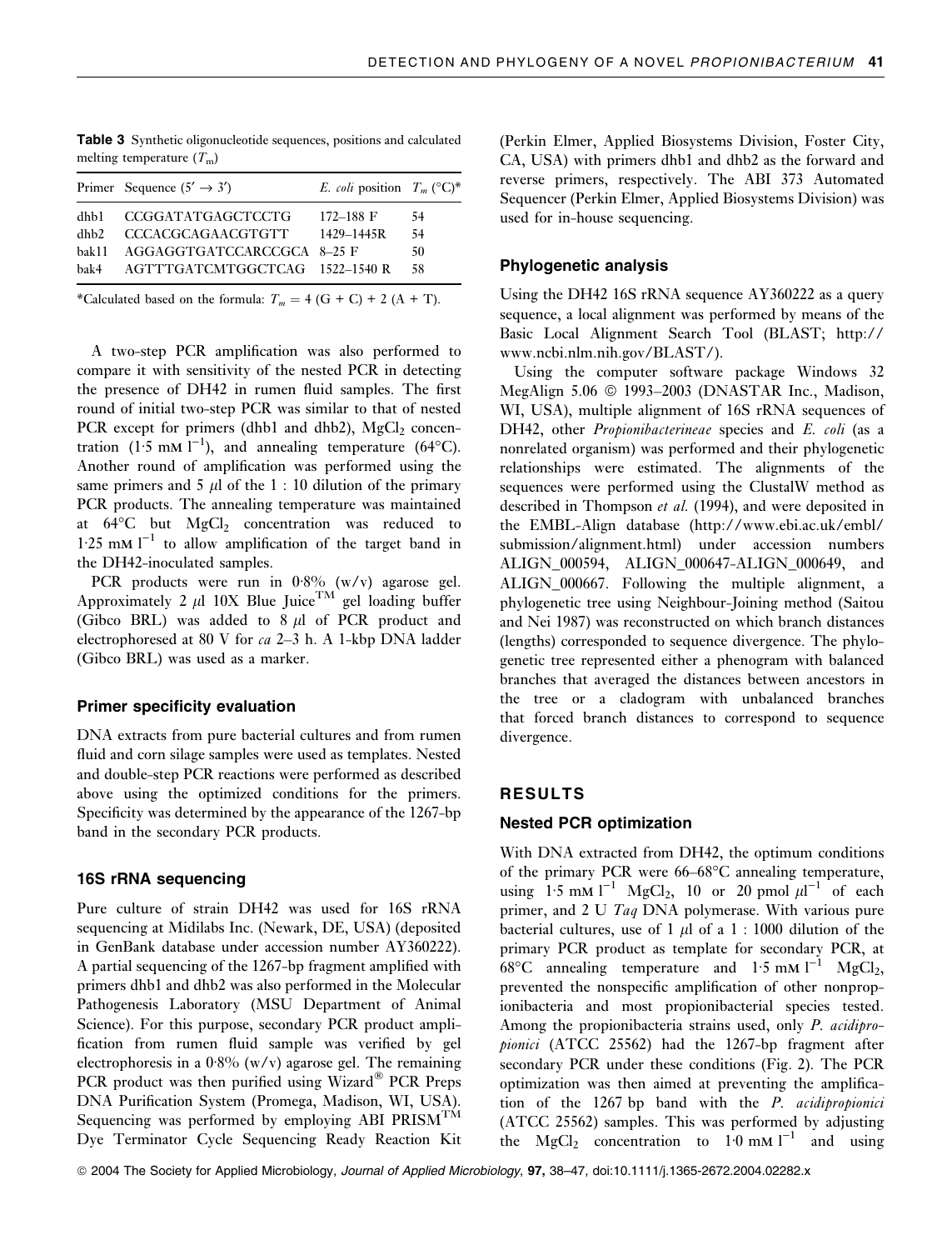| $\mathbf{1}$ | TGGAG <b>AGTTTGATCCTGGCTCAG</b> GACGAACGCTGGCGGCGTGCTTAACACATGCAAGTCGAACGGTAAG                                     | 70   |
|--------------|--------------------------------------------------------------------------------------------------------------------|------|
|              | bak11 $\rightarrow$                                                                                                |      |
| 71           | GCCCTTTCGGGGGTACACGAGTGGCGAACGGGTGAGTAACACGTGAGTAACCTGCCCACTTCTTCGGGAT                                             | 140  |
| 141          | AACGCTAGGAAACTGGTGCTAATACCGGATATGAGCTCCTGCCGCATGGTGGGGGTTGGAAAGTGTTTGT                                             | 210  |
|              | dhb $1\rightarrow$                                                                                                 |      |
| 211          | GGTGGTGGATGGACTCGCGGCCTATCAGCTTGTTGGTGAGGTAGTGGCTCACCAAGGCGGTGACGGTAG                                              | 280  |
| 281          | CCGGCCTGAGAGGGTGACCGGCCACATTGGGACTGAGATACGGCCCAGACTCCTACGGGAGGCAGCAGTG                                             | 350  |
| 351          | GGGAATATTGCACAATGGGCGGAAGCCTGATGCAGCAACGCCGCGTGCGGGATGACGGCCTTCGGGTTGT                                             | 420  |
| 421          | AAACCGCTTTCACCAGGGGCGAAGGCATYCTTTTGGGGTGTTGACGGTACCTGGAGAAGAAGCACCGGCT                                             | 490  |
| 491          | AACTACGTGCCAGCAGCCGCGGTGATACGTAGGGTGCGAGCGTTGTCCGGATTTATTGGGCGTAAAGGGC                                             | 560  |
| 561          | TCGTAGGCGGTTGATCGCGTCGGAAGTGAAAACTTGGGGCTTAACCCTGAGCGTGCTTTCGATACGGGTT                                             | 630  |
| 630          | GACTTGAGGAAGGTAGGGGAGAATGGAATTCCTGGTGGAGCGGTGGAATGCGCAGATATCAGGAGGAACA                                             | 700  |
| 701          | CCAGTGGCGAAGGCGGTTCTCTGGACCTTTCCTGACGCTGAGGAGCGAAAGCGTGGGGAGCAAACAGGCT                                             | 770  |
| 771          | TAGATACCCTGGTAGTCCACGCTGTAAACGGTGGGTACTAGGTGTGGGGTCCATTCCACGGATTCCGTGC                                             | 840  |
| 841          | CGTAGCTAACGCATTAAGTACCCCGCCTGGGGAGTACGGCCGCAAGGCTAAAACTCAAAGGAATTGACGG                                             | 910  |
| 911          | GGCCCCGCACAAGCGGCGGAGCATGCGGATTAATTCGATGCAACGCGAAGAACCTTACCTGGGTTTGACA                                             | 980  |
| 981          | TGGATTGGTAACGGTCAGAGATGGCCGCCCCCCTTGTGGGCCGGTTCACAGGTGGTGCATGGCTGTCGTC                                             | 1050 |
| 1051         | AGCTCGTGTCGTGAGATGTTGGGTTAAGTCCCGCAACGAGCGCAACCCTCGTCCACTGTTGCCAGCATTT                                             | 1120 |
| 1121         | GGTTGGGGACTCAGTGGAGACCGCCGGGGTCAACTCGGAGGAAGGTGGGGATGACGTCAAGTCATCATGC                                             | 1190 |
| 1191         | CCCTTATGTCCAGGGCTTCACGCATGCTACAATGGCCGGTACAAAGAGTGGCGACATCGTGAGGTGGAGC                                             | 1260 |
| 1261         | GAATCTCAGAAAGCCGGTCTCAGTTCGGATTGGGGTCTGCAACTCGACCCCATGAAGTCGGAGTCGCTAG                                             | 1330 |
| 1331         | TAATCGCAGATCAGCAACGCTGCGGTGAATACGTTCCCGGGGCTTGTACACACCGCCCCTCAAGTCATGA                                             | 1400 |
| 1401         | AAGTCGGTAACACCCGAAGCCGGTGGCCCAACACGTTCTGCGTGGGGAGTCGTCGAAGGTGGGACTGGT                                              | 1470 |
|              | $\leftarrow$ dhb2                                                                                                  |      |
| 1471         | 1529<br>AATTAGGACTAAGTCGTAACAAGGTAGCCGTACCGGAAGGTGCGGYTGGATCACCTCCTT                                               |      |
|              | $\leftarrow$ bak4                                                                                                  |      |
|              | Fig. 1 A 1529-bp 16S rRNA sequence of the DH42 strain (AY360222) and the target sites of the four PCR primers used |      |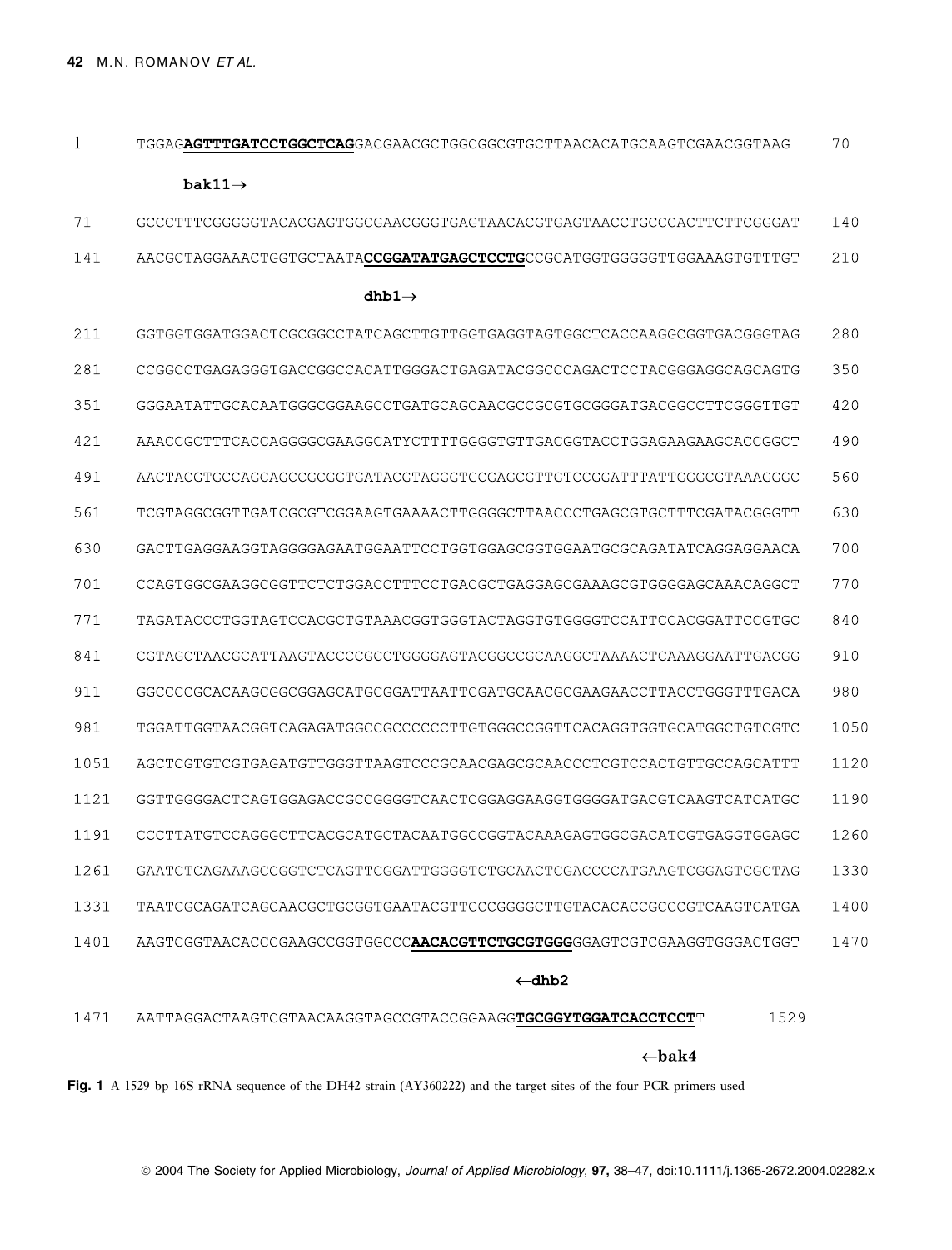

Fig. 2 Secondary nested PCR amplification products: lane 1, 1267-bp fragment in DH42; lane 2, Propionibacterium acidipropionici (ATCC 25563); lane 3, 1.5-kbp fragment in *Eubacterium combesii*; lane 4, negative control and lane 5, 1-kbp DNA ladder

10 pmol  $\mu$ l<sup>-1</sup> of each primer that resulted in no amplification of P. acidipropionici (ATCC 25562) and other bacterial species (Fig. 3).

#### Primer specificity

Based on the alignment of the 16S rRNA of DH42 with the ARB (Strunk and Ludwig 1996) program's database, Eu. combesii was found to have the closest match differing by only four nucleotides in the primer dhb1 sequence (Table 2). During the secondary amplification using  $68^{\circ}$ C annealing temperature, the estimated 1267-bp fragment was not detected using Eu. combesii DNA; instead, it formed a fragment size that is  $ca$  1.5 kbp (Fig. 2). A similar 1.5-kbp fragment size was observed in other bacteria when the amount of template for secondary amplification was high (data not shown).

The detection limit of the nested PCR assay was also determined using rumen fluid and corn silage extracts. The estimated  $1.5$ -kbp fragment size was observed in all the samples, although there was a smearing of the bands in the rumen fluid samples that can indicate the abundance of bacterial DNA in the samples. For the rumen fluid samples, stringency of the secondary amplification was sufficient at  $66^{\circ}$ C annealing temperature and 1.5 mM  $l^{-1}$  MgCl<sub>2</sub>. Under these PCR conditions, it was observed that the lowest inoculation number that can be detected was  $10^3$  CFU ml<sup>-1</sup>. Lower annealing temperature for secondary PCR was used when compared with that found in the PCR optimization protocol (66°C vs 68°C) because it was observed that at



Fig. 3 Secondary nested PCR that targets the 1267-bp fragment amplification using primers dhb1 and dhb2 with the following bacterial strains: lane 1, Propionibacterium freudenreichii subsp. freudenreichii; lane 2, P. freudenreichii subsp. shermanii CDC3094; lane 3, P. freudenreichii subsp. shermanii P92; lane 4, P. thoenii P15; lane 5, P. pentosaceum P11; lane 6, P. acidipropionici (ATCC 25562); lane 7, P. freudenreichii subsp. shermanii; lane 8, Propionibacterium sp. P42; lane 9, DH42; lane 10, L. sakei; lane 11, Weissella confusa; lane 12, L. delbrueckii subsp. lactis; lane 13, B. subtilis; lane 14, Bacillus sp.; lane 15, B. subtilis (ATCC 6633); lane 16, Eu. combesii; lane 17, 1-kbp DNA ladder

ª 2004 The Society for Applied Microbiology, Journal of Applied Microbiology, 97, 38–47, doi:10.1111/j.1365-2672.2004.02282.x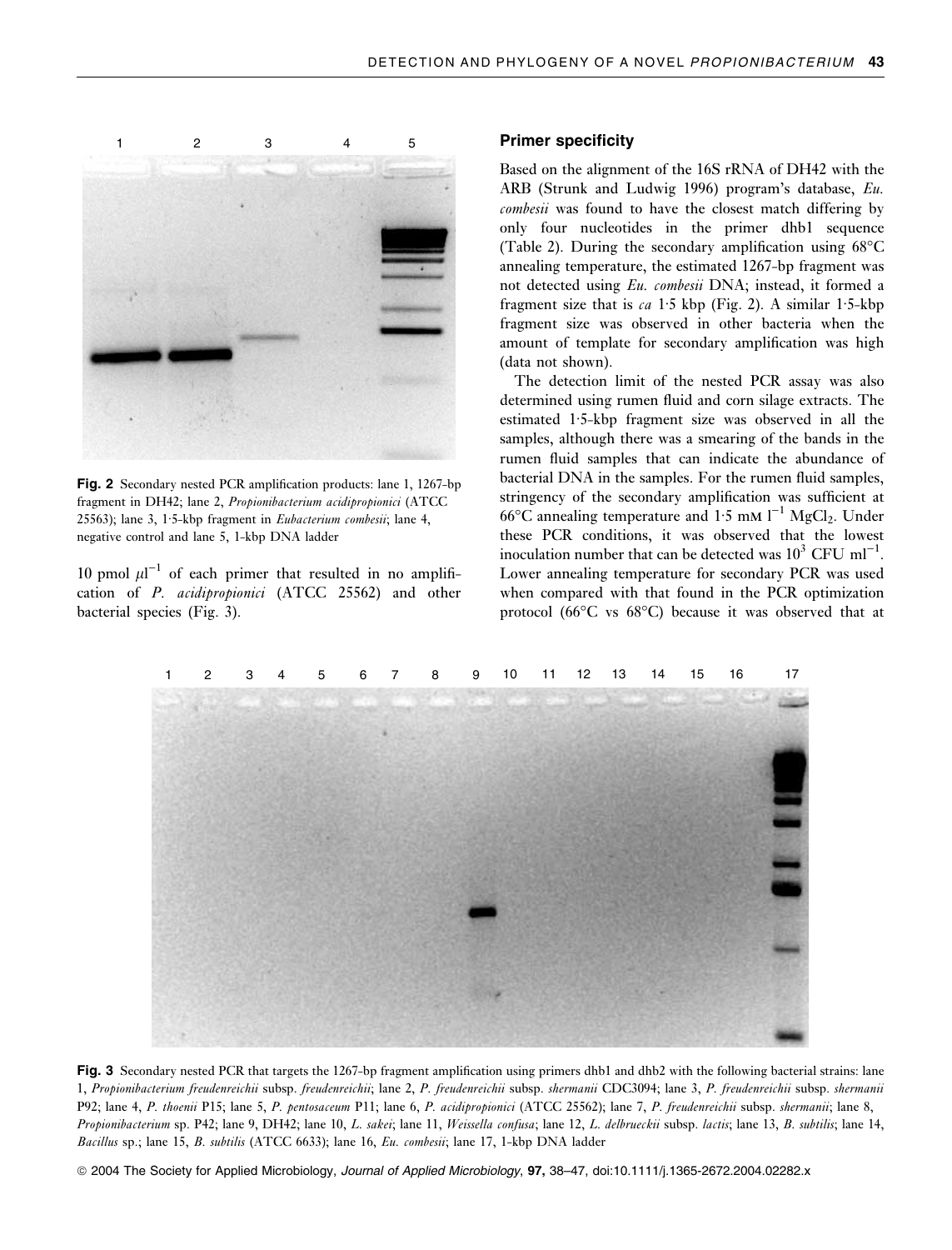higher annealing temperature, the  $10^4$  CFU ml<sup>-1</sup> was the lowest inoculation number that could be detected. With the silage extracts and the same annealing temperature applied, lower MgCl<sub>2</sub> concentration  $(1.0 \text{ mM } l^{-1})$  was used to prevent the nonspecific amplification of the uninoculated samples. Under these conditions, as low as  $10^2$  CFU ml<sup>-1</sup> of DH42 can be detected in the silage extracts.

A double-step PCR amplification for the rumen fluid samples was tried to check if selective amplification of DH42 and better detection could be achieved. In the first round of double-step PCR, slightly lower annealing temperature (64°C) was used to allow better amplification since at higher temperature (66–68°C), no primary amplification product was observed in the samples with lower inoculation levels. In the second step, while the temperature was maintained at  $64^{\circ}$ C,  $MgCl_2$  level was reduced to  $1.25$  mM  $l^{-1}$  to provide a more stringent condition and prevent amplification of non-DH42 DNA. In the primary amplification, the uninoculated sample was characterized by the presence of the 1267-bp band (data not shown). This is not unusual as a less stringent condition would allow amplification of nonspecific hybridization products. The presence of other *P. acidipropionici* species in the rumen could have produced this band. In the second amplification, while the decreased amount of  $MgCl<sub>2</sub>$ prevented the amplification in the uninoculated samples, the  $10^3$  CFU ml<sup>-1</sup> of DH42 was the lowest inoculation number that could be detected.

| Sequences producing significant alignments                                            | Score (bits) | $E$ -value |  |
|---------------------------------------------------------------------------------------|--------------|------------|--|
| gi   7288855   gb   AF234623 1   AF234623 Propionibacterium microae                   | 1066         | 0.0        |  |
| gi   762797   gb   L34614 1   EUBRRDH Eubacterium combesii 16S ribo                   | 1058         | 0.0        |  |
| $gi(45311  emb  X532211   PACP116S Propionibacterium acidipropionici$                 | 1048         | 0.0        |  |
| gi   45898   emb   X53220·1   PTH16S Propionibacterium thoenii part                   | 897          | 0.0        |  |
| gi   45549   emb   X53219 · 1   PJ16S Propionibacterium jensenii part                 | 847          | 0.0        |  |
| $gi$ 25989868 gb   AY154602.1   Uncultured earthworm cast bacter                      | 623          | $e-176$    |  |
| gi   7109919   gb   AF131485.1   AF131485 Saccharopolyspora sp. IM-                   | 601          | $e-169$    |  |
| $gi$   2644979   emb   AJ003058·1   PPAJ3058 <i>Propionibacterium propio</i>          | 587          | $e-165$    |  |
| gi   2644976   emb   AJ003055 · 1   PAAJ3055 <i>Propionibacterium avidum</i>          | 587          | $e-165$    |  |
| $g_1$   6688987   emb   Y17821 $\cdot$ 1   PRSP17821 <i>Propionibacterium</i> sp. V07 | 574          | $e-161$    |  |

| Sequences producing significant alignments                                      | Score (bits) | $E$ -value |
|---------------------------------------------------------------------------------|--------------|------------|
| gi   7288855   gb   AF234623·1   AF234623 Propionibacterium microae             | 2778         | 0.0        |
| gi   762797   gb   L34614 1   EUBRRDH Eubacterium combesii 16S ribo             | 2680         | 0.0        |
| gi   45311   emb   X53221·1   PACP116S Propionibacterium acidipropionici        | 2387         | 0.0        |
| gi   45898   emb   X53220 · 1   PTH16S <i>Propionibacterium thoenii</i> part    | 2240         | 0.0        |
| $\pi$ i   45549   emb   X53219 1   PJ16S <i>Propionibacterium jensenii</i> part | 2065         | 0.0        |
| gi   2644979   emb   AJ003058·1   PPAJ3058 Propionibacterium propio             | 1764         | 0.0        |
| gi   2644976   emb   AJ003055·1   PAAJ3055 Propionibacterium avidum             | 1756         | 0.0        |
| $g_1$   34106052   gb   AY354921·1   <i>Propionibacterium</i> sp. LG 16S rib    | 1696         | 0.0        |

#### DNA sequencing

The generated DH42 16S rRNA sequence AY360222 was 1529 bp long. The in-house sequencing of the rumen fluid sample PCR product yielded 1267 bp. The alignment of both sequences starting from E. coli position 196–767 showed that of the 580 nucleotides six positions differed between DH42 DNA sequence and the fragment amplified from the rumen fluid sample. Differences in the sequences of the DH42 and that of the rumen fluid sample fragment could be due to the sequencing quality and differences in the primer synthesis. Method of primer synthesis and approach to primer purification can affect the quality of the sequencing data obtained in the dye terminator cycle sequencing reactions (Perkin Elmer). BLAST search was performed using the 580-bp sequence of the fragment, and Table 4 shows the top 10 of the 184 BLAST hits on the query sequence. The highest BLAST scores (1048–1066; E-value 0.0) and 97– 98% sequence identity with DH42 were found for three species: P. microaerophilus, Eu. combesii and P. acidipropionici.

#### Phylogenetic analysis

On the base of the entire 1529-nucleotide sequence obtained for DH42, BLAST search was also accomplished that generated 244 hits, all of them having  $E$ -value 0.0. The highest BLAST scores (2387–2778) were found for the same three species: P. microaerophilus, Eu. combesii and P.

> Table 4 Distribution of top 10 BLAST hits on the 580-bp query sequence of the DH42 16S rRNA

Table 5 Distribution of top 10 BLAST hits on the 1529-bp query sequence of the DH42 16S rRNA (AY360222)

ª 2004 The Society for Applied Microbiology, Journal of Applied Microbiology, 97, 38–47, doi:10.1111/j.1365-2672.2004.02282.x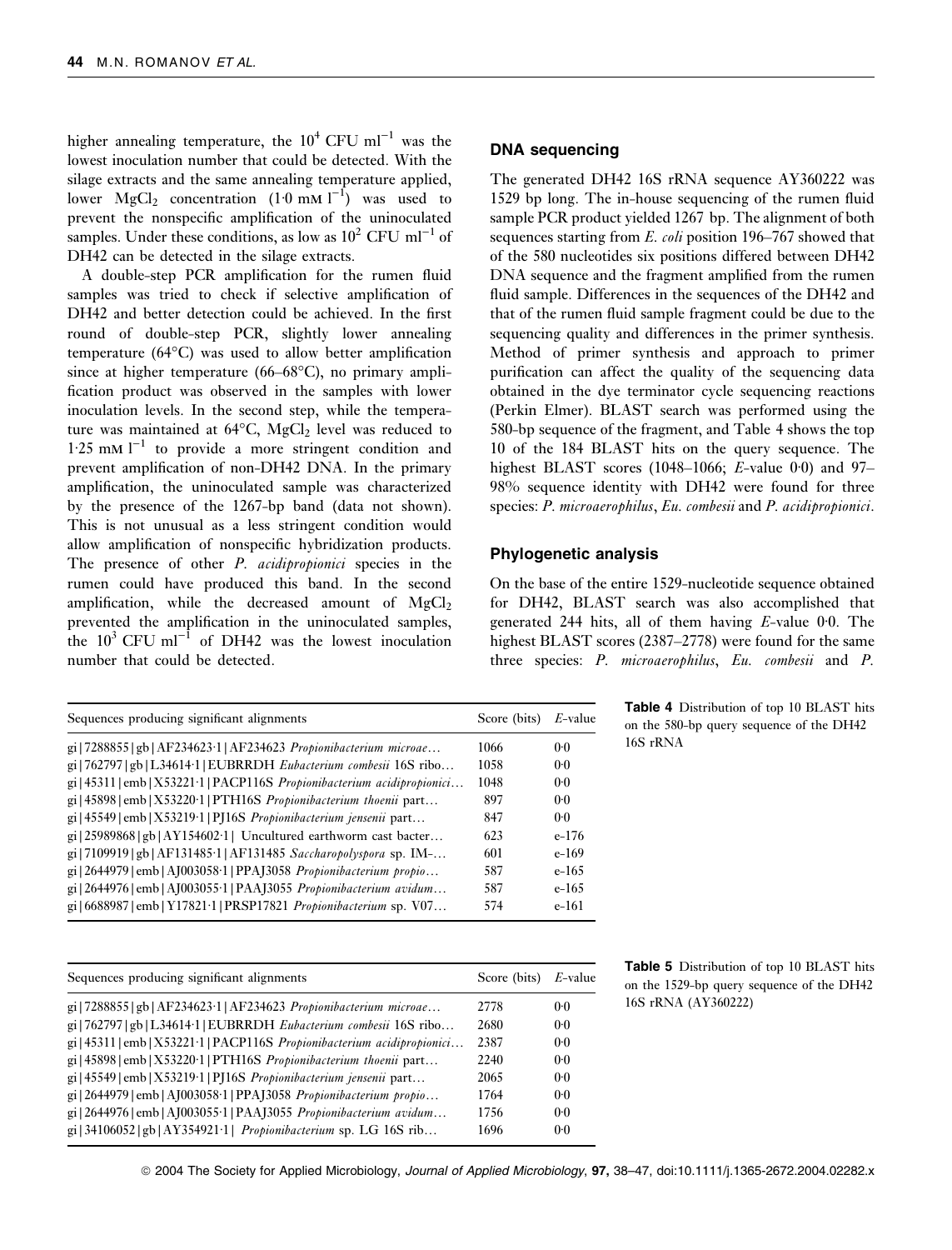

Fig. 4 A neighbour-joining phylogenetic tree of 13 propionibacteria based on the ClustalW alignment analysis of 16S rRNA sequences using Windows 32 MegAlign 5.06 © 1993–2003 (DNASTAR Inc.): (a) a phenogram with balanced branches that averaged the distances between ancestors in the tree; (b) a cladogram with unbalanced branches that forced branch distances to correspond to sequence divergence. The length of each pair of branches represents the distance between sequence pairs, while the units at the bottom of the tree indicate the number of substitution events

acidipropionici (Table 5), which agree with the above BLAST results for the 580-bp DH42 sequence. This shows that the three organisms are the ones closely related to DH42 based on their 16S rRNA sequences.

For the phylogenetic analysis, total of 12 classified propionibacteria produced by the BLAST search plus DH42 were used. As a result, the phylogenetic relationships were compatible with multiple sequence alignment. DH42 formed a subcluster with the P. acidipropionici and Eu. combesii, demonstrating high similarity with them (Fig. 4). DH42 was also within the larger cluster of P. microaerophilus, P. jensenii and P. thoenii.

#### **DISCUSSION**

Dawson (1994) observed that the metabolic profile of P. acidipropionici (ATCC 25562) closely matched that of DH42. This confirms the identity of this strain as P. acidipropionici. In the initial identification of DH42, Dawson (1994) had used Eu. combesii as a reference and had also observed the similarity of its metabolic profile with DH42. This indicates that the two micro-organisms are closely related, which is not surprising as Eu. combesii is considered as an unclassified Propionibacterineae representative that is phylogenetically close to the *Propionibac*terium species (http://www.ncbi.nlm.nih.gov/Taxonomy/ Browser/www.tax.cgi?id=39481). In the alignment of the propionibacteria-specific primer gd1, Dasen et al. (1998) observed that Eu. combesii showed 100% similarity with the target sequence. Moreover, they also observed it clustered with P. thoenii  $(92.3\%)$  and had only 78% similarity with other *Eubacterium* species. They concluded the need for re-evaluation of these strains or sequencing problems.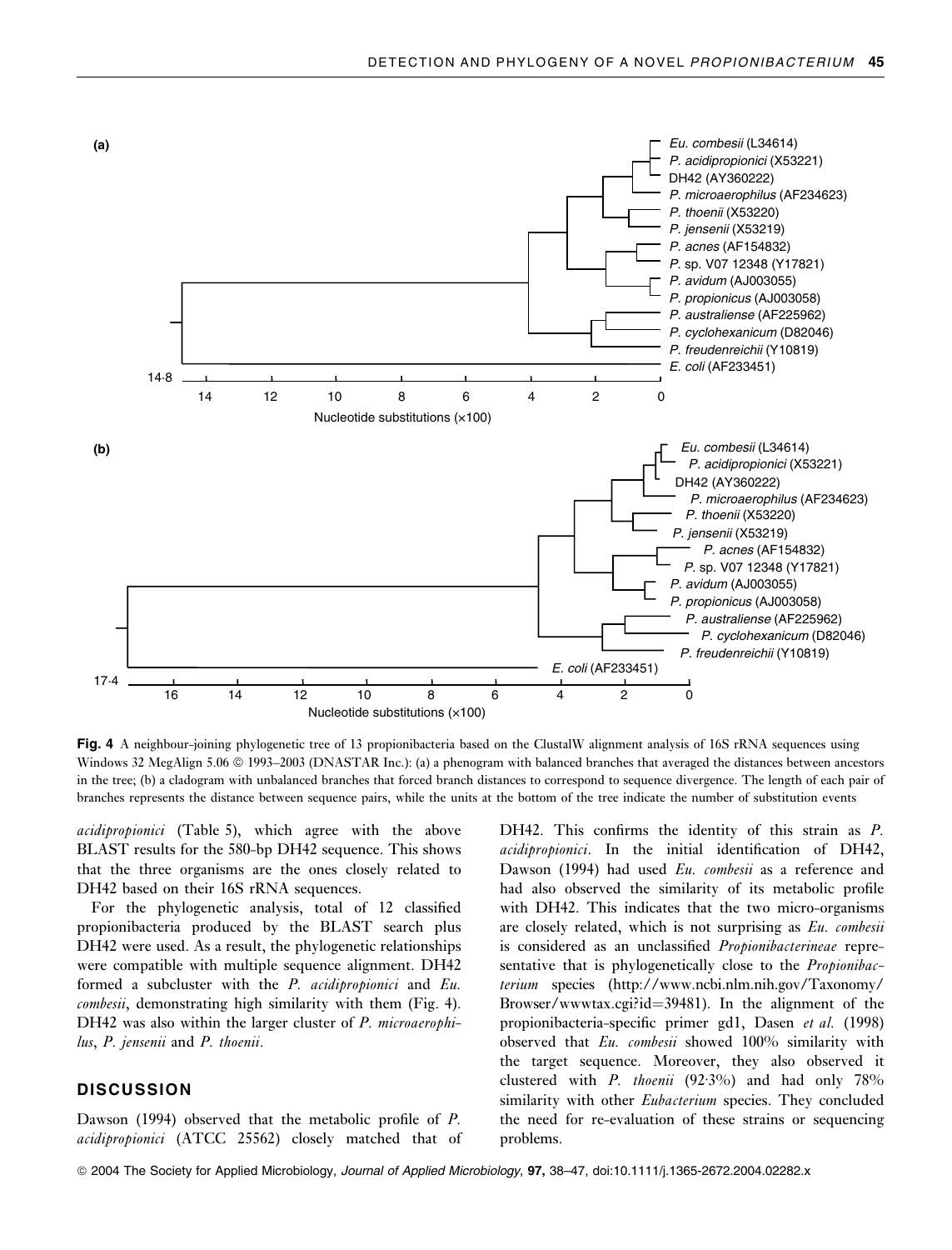Based on our previous HPLC analysis of Eu. combesii overnight culture medium (Dawson 1994), it produced isoacids but did not produce significant amounts of either propionic acid or acetic acids, which would indicate that it is not a propionibacterium. Moreover, it did not form yellow colonies using Purple Base Agar with i-erythritol while all the propionibacteria species used in this study did (Dawson 1994). During PCR, Eu. combesii DNA did not form the 1267 bp fragment with primers dhb1 and dhb2 (Fig. 2). However, the selective nucleotide positions in the primer dhb1 sequence, being located at the  $3'$  end of the primer (Table 2), are also extremely relevant for the success of amplification in P. acidipropionici (ATCC 25562). If such a difference was real, no amplification of the 1267-bp specific fragment should have arisen, as instead happened in almost stringent conditions  $(i.e.$ annealing at 66–68°C). These observations for Eu. combesii and P. acidipropionici (ATCC 25562) indicate that their reported sequences may contain errors and, thus, should be checked with newer sequencing methods.

The difference in the detection limit in rumen fluid and corn silage samples could be due to their differences in their microbial load and how these affect amplification efficiency and the presence of contaminants that interfere with PCR. While it can be assumed that the amplification efficiency is the same for all 16S rRNA in the rumen fluid samples, the use of universal primers contains degeneracy that may influence the formation of primer–template hybrids (Wintzingerode et al. 1997). Moreover, varying molecular percentage  $G + C$  composition of 16S rRNA genes can also cause differential amplification. Templates with lower G + C content will have more efficient strand separation, thus preferential amplification may result (Wintzingerode et al. 1997). With the abundance of DNA in the rumen fluid samples, higher competition with non-DH42 DNA could have reduced the amplification of DH42 16S rRNA during primary nested PCR. Consequently, the initial template for secondary amplification may have been less in the rumen fluid samples as compared to the corn silage extracts. Increasing the amount of template for secondary PCR or using less stringent condition such as higher  $MgCl<sub>2</sub>$ concentration did not improve the sensitivity of the assay. It is also possible that certain amounts of PCR inhibitors are present in the rumen fluid samples making amplification less efficient as compared to the silage extracts. While the DNA extraction kit included a solution to remove PCR inhibitors, it might have been insufficient to remove all the inhibitors in the rumen fluid samples. The presence of humic acids and humic substances in environmental samples and their negative effect in lysis efficiency and PCR amplification had been documented (Wintzingerode et al. 1997).

The sequence variability we found between DH42 silage and rumen fluid samples and P. acidipropionici (ATCC 25562) could indicate the existence of a subgroup of P.

acidipropionici strains or even a new species. The propionibacterium DH42 is likely a representative of a taxon that is included in or is strictly related to P. acidipropionici. Also, more diverse *P. acidipropionici* strains should be analysed to assert a DH42 strain-specificity of the PCR assay described here. Our data were derived from a single silage sample and a single rumen fluid sample and, therefore, the PCR test developed should be considered, at this stage, as specific for a group of P. acidipropionici-related strains. It is possible that other strains more similar to DH42 were absent in our specific experiments but they could be present in other instances, thus giving false positive results in DH42 detection. This must be confirmed or excluded by experiments of detection on more samples.

The phylogenies obtained in this study are concordant with the previous observations (Johnson and Cummins 1972; Charfreitag and Stackebrandt 1989; Pitcher and Collins 1991; Kusano et al. 1997; Dasen et al. 1998; Meile et al. 1999). Phylogenetic identification based on rRNA analysis and exact spatiotemporal quantification of micro-organisms are considered as prerequisites for high quality studies in microbial ecology just as good taxonomy and solid quantification have always been for macroecology (Amann and Ludwig 2000). However, there is a necessity to further clarify the taxonomy of propionibacteria and Eu. combesii and, possibly, double check their 16S rRNA sequences in the future studies.

In conclusion, the present study showed that as low as  $10^2$ and  $10^3$  CFU ml<sup>-1</sup> of *P. acidipropionici* DH42 in corn silage and rumen fluid, respectively, can be detected. While the PCR assay is not as sensitive in the rumen fluid, when compared with the silage samples, it appears sufficient considering the current suggested inoculation number of at least  $10^5$  CFU g<sup>-1</sup> material in silage. Improvement in the detection of DH42 in rumen fluid samples might be achieved with a different DNA extraction method, use of PCR enhancers or application of more advanced PCR techniques. Judging from the metabolic profile, DH42 closely matched *P. acidipropionici* that is confirmed by its 16S rRNA sequence-based affinity to this species. However, a re-sequencing of 16S rRNA for representative bacteria belonging to the closely related species may be needed to make the classification of DH42 more precise.

#### ACKNOWLEDGEMENTS

The authors are gratefully obliged to the comments and suggestions provided by three anonymous reviewers.

#### REFERENCES

Amann, R. and Ludwig, W. (2000) Ribosomal RNA-targeted nucleic acid probes for studies in microbial ecology. FEMS Microbiology Reviews 24, 555–565.